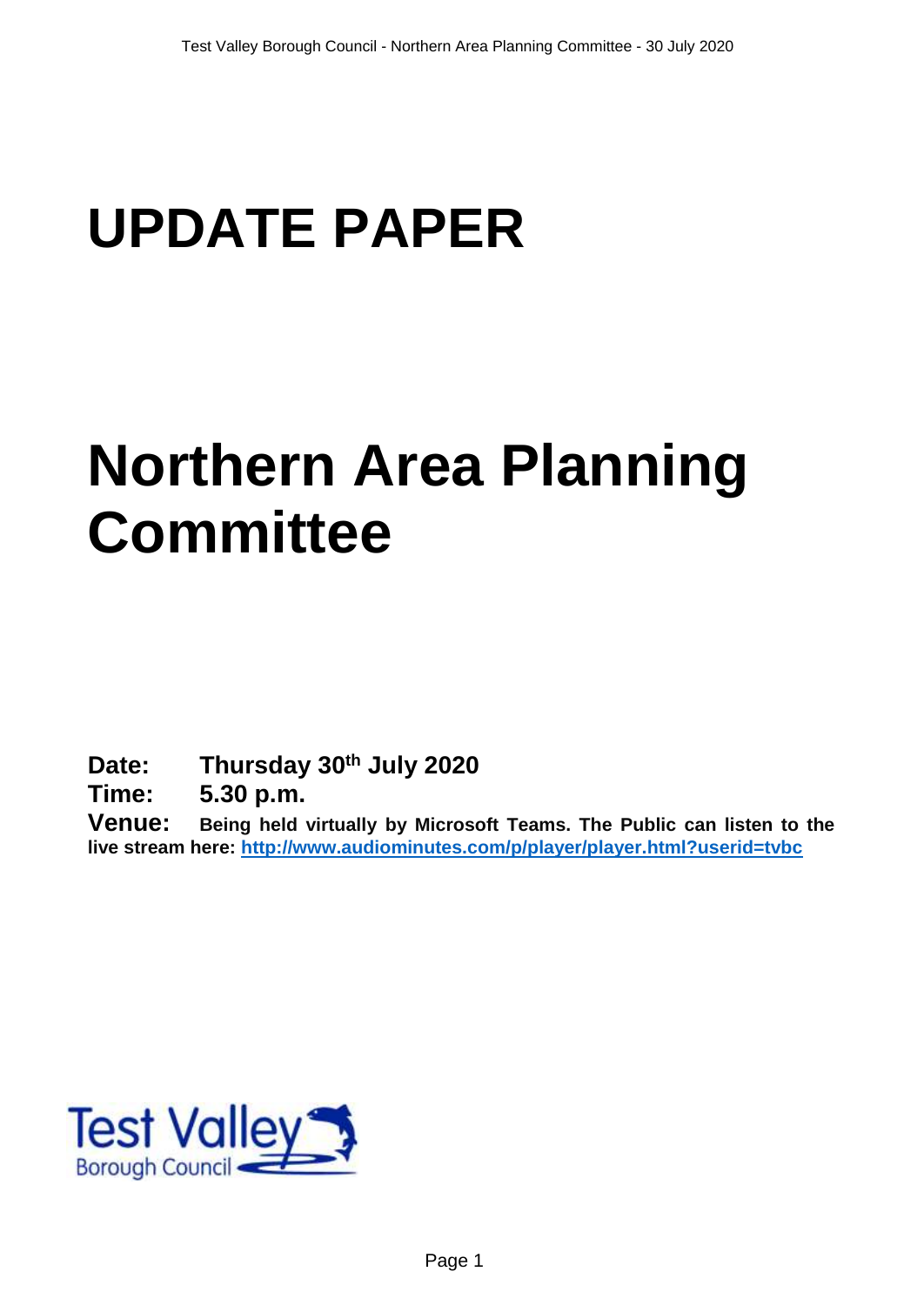## **Northern Area Planning Committee – 30th July 2020 Update Paper**

The purpose of the report is to provide information on planning applications which has been received since the agenda was printed.

Report of Head of Planning and Building

## **1. Background**

1.1 Reports on planning applications are prepared for printing on the agenda some 10 days before the date of the Committee meeting but information and representations received after that time are relevant to the decision. This paper contains such information which was received before 10.00am on the date of the meeting. Any information received after that time is reported verbally.

#### **2. Issues**

2.1 Information and representations are summarized but the full text is available on the relevant file should Members require more details. The paper may contain an officer comment on the additional information, amended recommendations and amended and/or additional conditions.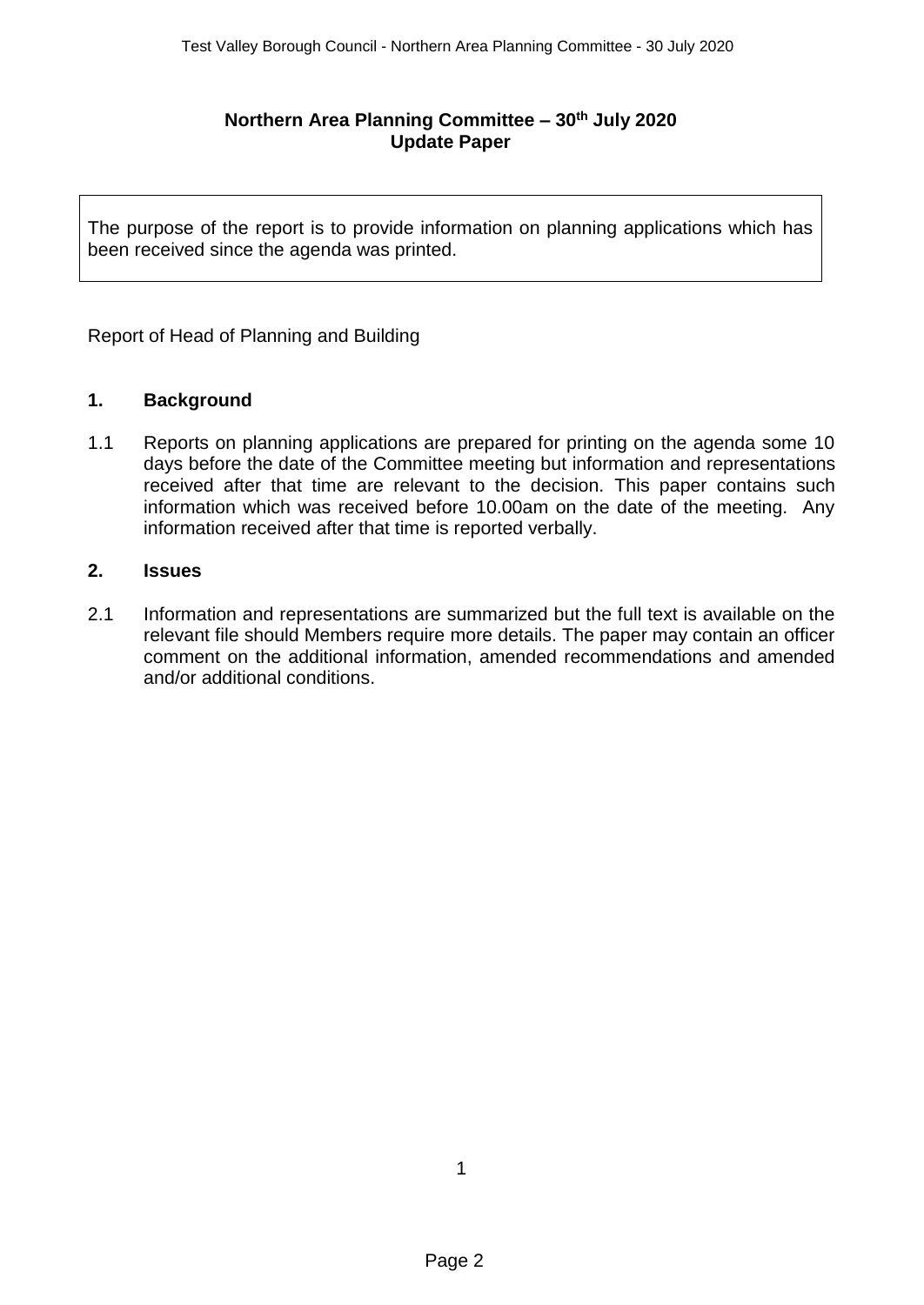**8. 20/00858/FULLN (PERMISSION) 22.04.2020 26 – 35** SITE: 3 Little Orchard Court, Winchester Road, Andover, **ANDOVER TOWN (WINTON)**

**CASE OFFICER:** Alexandra Jeffery